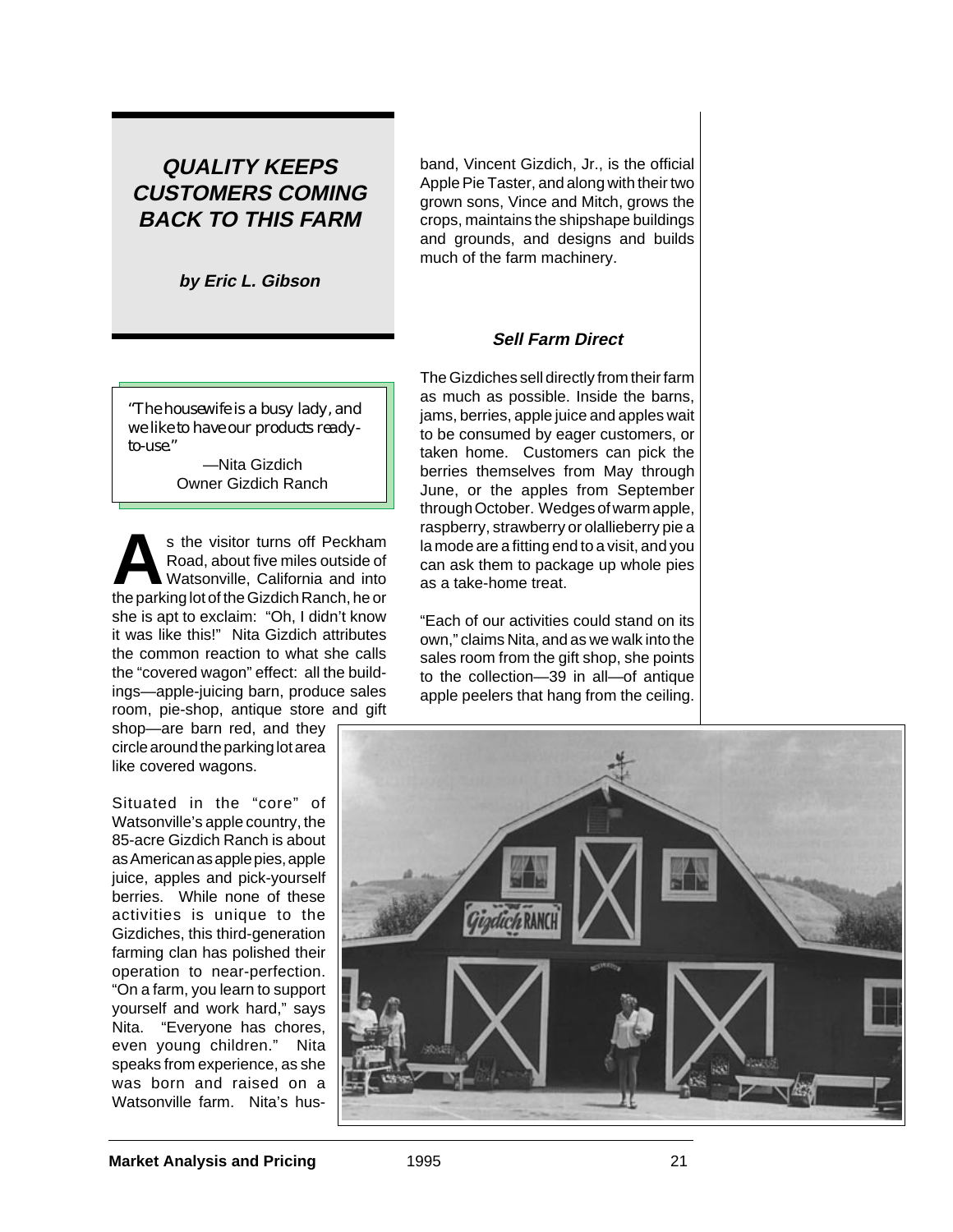The current new model is one of the bestselling items in the store. "Nobody likes to peel a whole box of apples for pies," explains Nita—yet it does basically the same operations as did the 1889 model: peel, slice and core.

As we walk into the antique shop, Nita comments: "This is what I do in my spare time. I enjoy collecting, and just came from a Goodwill store. A lot of people today are into collecting," she continues. "Items that you sell don't necessarily have



*Nita Gizdich of Watsonville, Calif., says hard work is the backbone to a successful operation. Here, Nita examines the pumpkin display at the Gizdich Ranch.*

to be old, just collectible." Some of the items in the antique shop, such as castiron stoves, pots and pans or dishes, may be only a generation-old, causing such visitor-reactions as: "Oh! I just threw something like that away, now see how much she's getting for it!"

When the roadside market closes down. the Gizdiches use up the apples in making cider. They run a weekly route for their cider, which includes 120 outlets from deli's to bakeries, restaurants and groceries, in an 80 mile radius. Referring to the prominent signs on their delivery truck, Nita says: "People ask us; 'Do you have a fleet of trucks? I saw your truck yesterday in Gilroy, and the day before in Santa Cruz!' They don't realize (our one truck) gets around."

Experience has made Nita Gizdich an ardent advocate of direct-marketing. "I was raised to think you had to sell through a broker," she says. "Every day, my dad would call our broker, and he'd say I sold your corn for \$1.00 a box, your melons for \$2.00, and your tomatoes for \$1.50 a box. Some of those prices were so low, he might as well have junked the produce!"

## **Personal Public Relations**

Over the years, Nita has led many tours of the ranch to garden enthusiasts, church groups, senior citizens, and school children. She notes that many shoppers pluck produce from plastic grocery bins without knowing how it was grown or delivered to market. As many as five classes of school children may come by in a day, each paying 50 cents for the tour, an apple and a glass of juice. This is not a lot of cash income for the farm, but each of the children goes home with a flyer and warm memories, and many return with their moms and families.

The Gizdiches have enjoyed moderate returns from small display and classified ads placed in local newspapers, all within